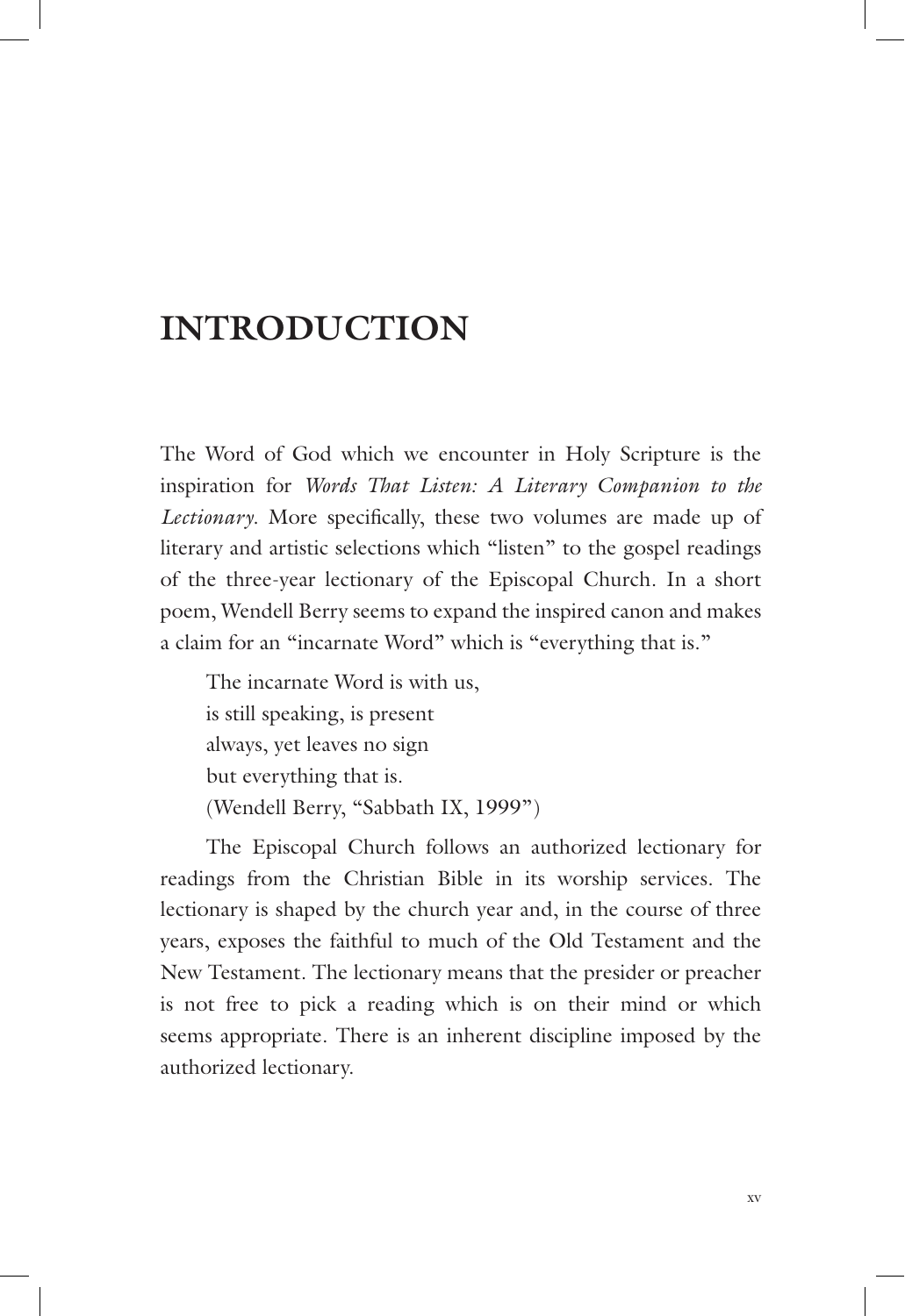We have probably all heard the old joke about the lectionary. It starts with a giant meteor heading toward the earth which will destroy all life on the planet. There is nothing like the end of the world to get people out to church! So, all the churches are expecting big congregations that coming Sunday. As is their wont in jokes of this nature, a Baptist pastor, a Roman Catholic priest, and an Episcopal priest are all sitting around thinking about what text they will preach on. The Baptist pastor goes first. "This is easy," he says, "it has to be John 3:16—'For God so loved the world that he gave his only begotten son that whosoever believeth in him shall not perish but have everlasting life.' I'm going to bring people to Jesus."

The Roman Catholic priest goes next. "My text will be Matthew 16—'for on this rock' our Lord says to Peter 'I will build my church.' I will remind people that there is one true church in Christendom and it is important that you are right with Mother Church."

They both look at the Episcopal priest and wonder what text she will choose. Without hesitating, the priest replies: "I will preach on the lectionary readings of the day."

The lectionary is part of our discipline and part of our identity: we are one of the traditions that values the Word of God which is found in the lectionary. On a typical Sunday, four readings are part of worship in the Episcopal Church. Always, if there is a celebration of the Holy Eucharist, there is a reading from one of the four Gospels. The gospel is proclaimed and preached as part of our understanding of Word and sacrament. You could say that the Episcopal Church is a Bible-based church.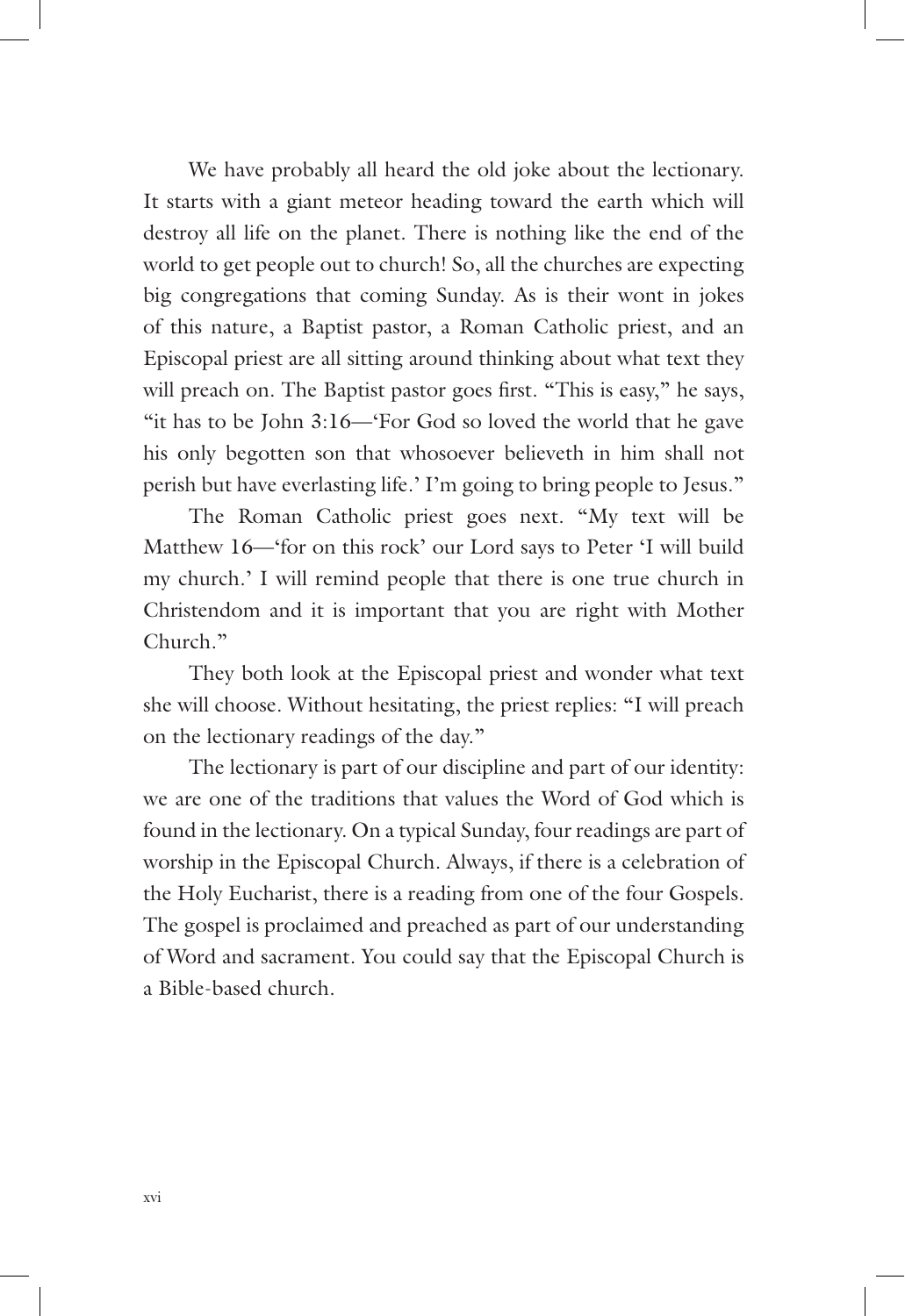#### **For whom are these two volumes written?**

*Words That Listen: A Literary Companion to the Lectionary* is written for a large audience. The preacher will find literary and artistic treasures which open up the Gospels for the three-year lectionary cycle of the Church seasons and "ordinary" (that long season from Pentecost to Christ the King) time. The preacher will find literary allusions or images to enrich the homily or sermon. These books will not replace a careful exegesis or examination of the text, but they will remind the preacher that the words of Jesus Christ in the Gospels are in conversation with culture in every age.

The most effective preaching in the Episcopal Church is "Bible-based" but blessed with cultural texture and an appreciation for the gift of the Word, the power of words, and the joy of a wellcrafted text. Several years ago, a newly ordained graduate from Virginia Theological Seminary settled into his new parish. I received a call from the rector who lamented that the newly minted priest understood biblical exegesis but failed to connect the dots for those listening to him and most often preached a Bible study rather than a sermon. He asked what could they do to help him. I suggested that they send him to Florence, Italy, and instruct him to look at Michelangelo's David for a week: an intense exercise in making room for beauty in the young preacher's mind and with his limited cultural experience. *Words That Listen* is a "culture trip" which affirms that indeed the Eternal Word was made flesh, very flesh.

For the person who wants to "hear" the gospel before the Sunday service, these two volumes will be a helpful companion almost an expanded canon of sacred texts. For the person who is not following a lectionary, *Words That Listen* is an invitation to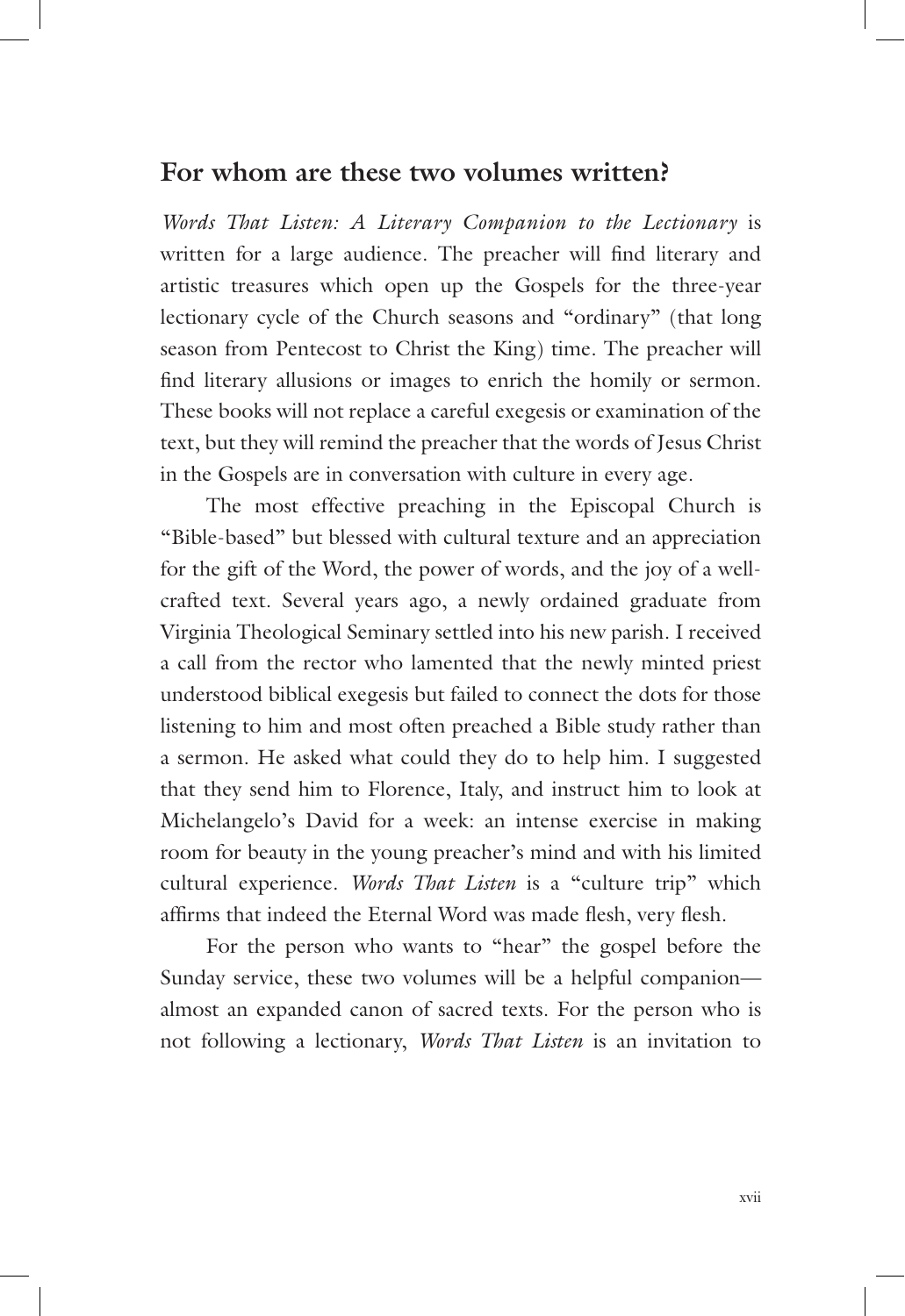experience the ways the first-century Gospels have influenced great minds and faithful people.

The preacher and the person who is seeking a devotional resource should find the Gospels and their companion selections inspiring but not exhaustive or conclusive. Most of us need the inspiration of holy silence as much as we need additional words when it comes to gospel truth. Let this book not replace silent meditation but somehow encourage it as a practice for faithful reflection and living. Again, Wendell Berry is helpful. In his poem "How to be a Poet (to remind myself)" Berry celebrates the creativity of silence:

Accept what comes from silence. Make the best you can of it. Of the little words that come out of the silence, like prayers prayed back to the one who prays, make a poem that does not disturb the silence from which it came.

We pray that these volumes will give the gift of silence as the Word and the words invite us to have a closer walk with our Lord and the God of all. For preachers and for the faithful listeners, *Words That Listen* is a companion to point the way for a richer engagement with the Incarnate Word and the God who breathed us all into being.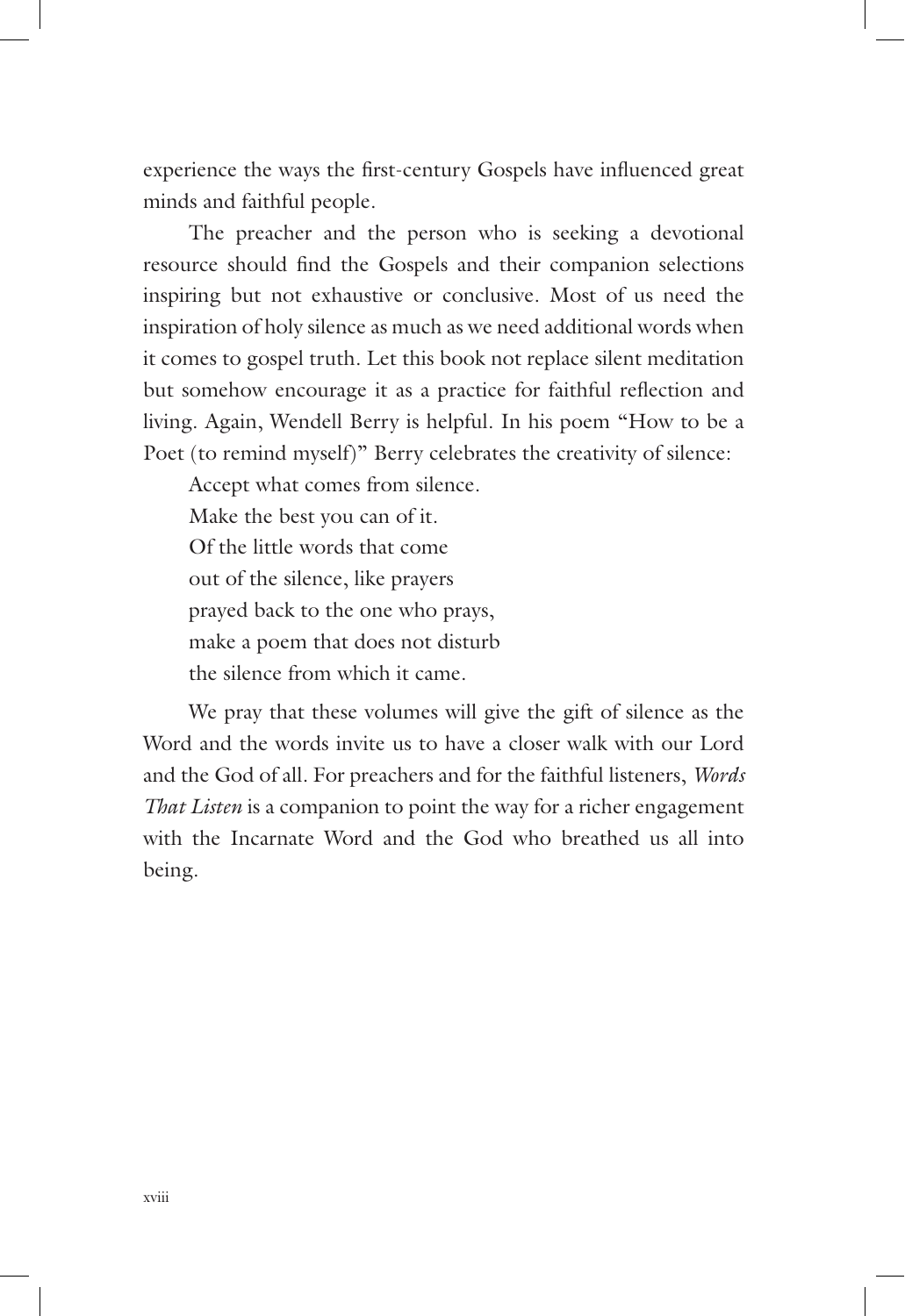## **Lectionary preaching with literary and artistic companions**

Perhaps it would be kind to offer an additional word to the preacher who will be using these volumes. How does one use a story or a poem in a sermon? Does it help always to name the source—or does that distract from the "flow" of the homily or sermon? Here is a portion of an ordination sermon which utilizes a scene from Flannery O'Connor's only novel, *Wise Blood*. The source is named in a footnote, but not in the sermon itself*.*

"Nothing outside you can give you any place," it is said in *Wise Blood*. "You needn't look at the sky because it's not going to open up and show no place behind it. You needn't to search for any hole in the ground to look through into somewhere else. You can't go neither forwards nor backwards into your daddy's time nor your children's if you have them. In yourself right now is all the place you've got. If there was any Fall, look there, if there was any Redemption, look there, and if you expect any Judgment, look there, because they all three will have to be in your time and your body and where in your time and your body can they be?"

In yourself now, as you are ordained a priest, you will spend the rest of your life proclaiming the mystery in yourself and in the Church of Fall, Judgment, and Redemption. You must throw "everything off balance" and hold up the host to a world that longs to be not displaced, not disabled. Hold up the host of wholeness to a broken world, the world God loves so much, in Jesus and now in us, his Body in the world.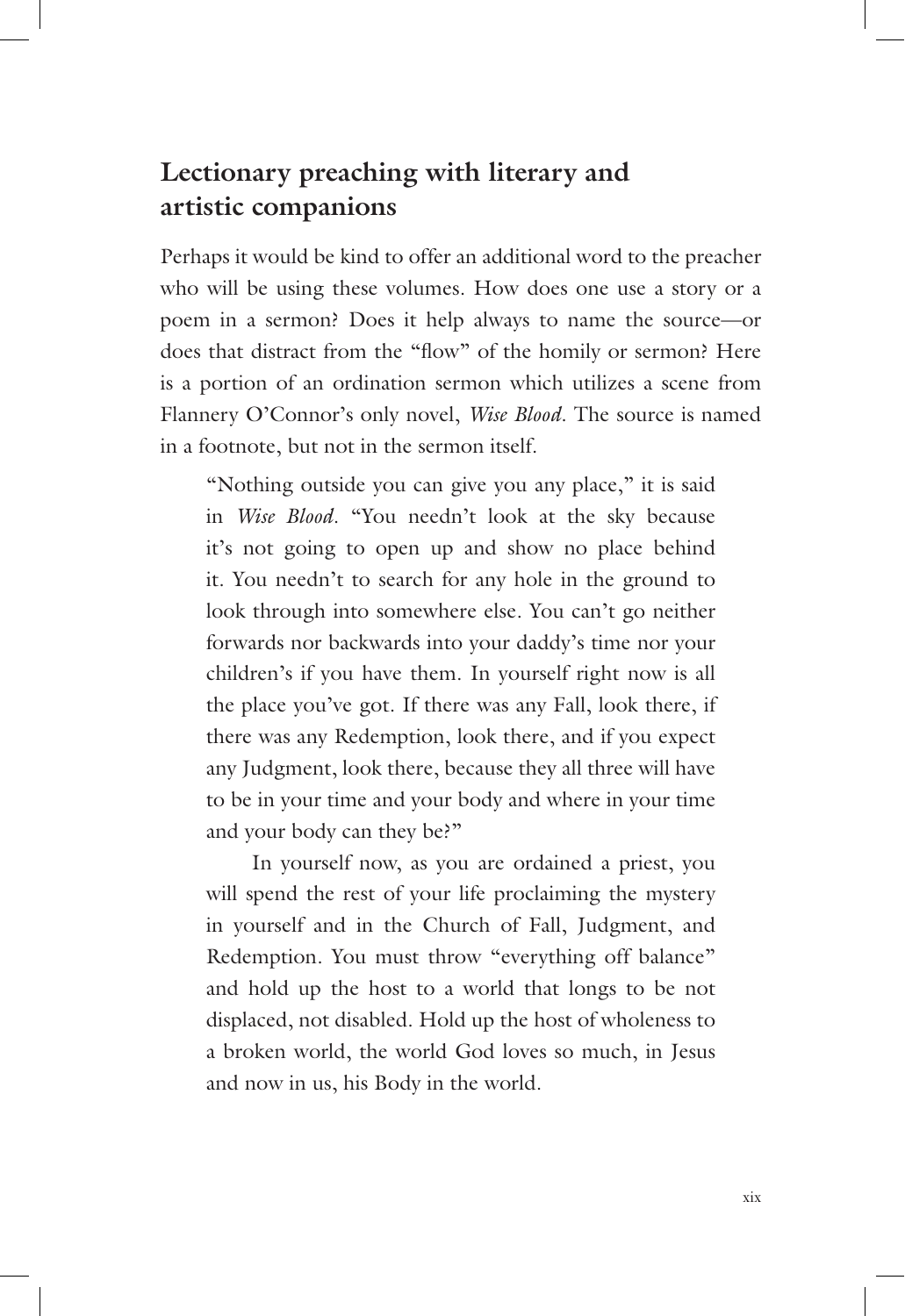Without actually quoting a poem, the preacher can appeal to the poetic imagination. In the following excerpt, I am clearly referring to several poems by W. H. Auden.

Poets like Auden help me make sense out of this world, the Kingdom of Anxiety. I need beauty when the world is dull, dark, and ugly. The poet's words are like the morning light after a dark cold night. I need Bethlehem after Newtown. I need the one who is the Way, the Truth, and the Life. Today we make our feeble "Way" to Bethlehem where "Truth" was told and "Life" made everlasting for the whole of the human household.

W. H. Auden takes us through the Word made Flesh, through Bethlehem, past the Newtowns of planet earth to "a great city that has expected your return for years." Let us be clear: our destination is not Bethlehem, nor is it any city that is home to the human household. No, we seek the One who waits for us in the New Jerusalem the place where God is home and where there will be no tears, no sorrow but Life Everlasting. There is in the new Jerusalem a "bright clear day" for us and those we love.

The preacher's imagination is under a lot of pressure to offer thoughtful sermons and sermons which "feed the flock" Sunday after Sunday, week after week. These two volumes have some, but clearly not all, of the literary and artistic sources which could enrich gospel preaching. A final cautionary word: it is probably best for the preacher to be quite selective in utilizing additional or companion texts. Too many texts can obscure the preacher's own prose. A random text can be like a weed in a well-planned garden.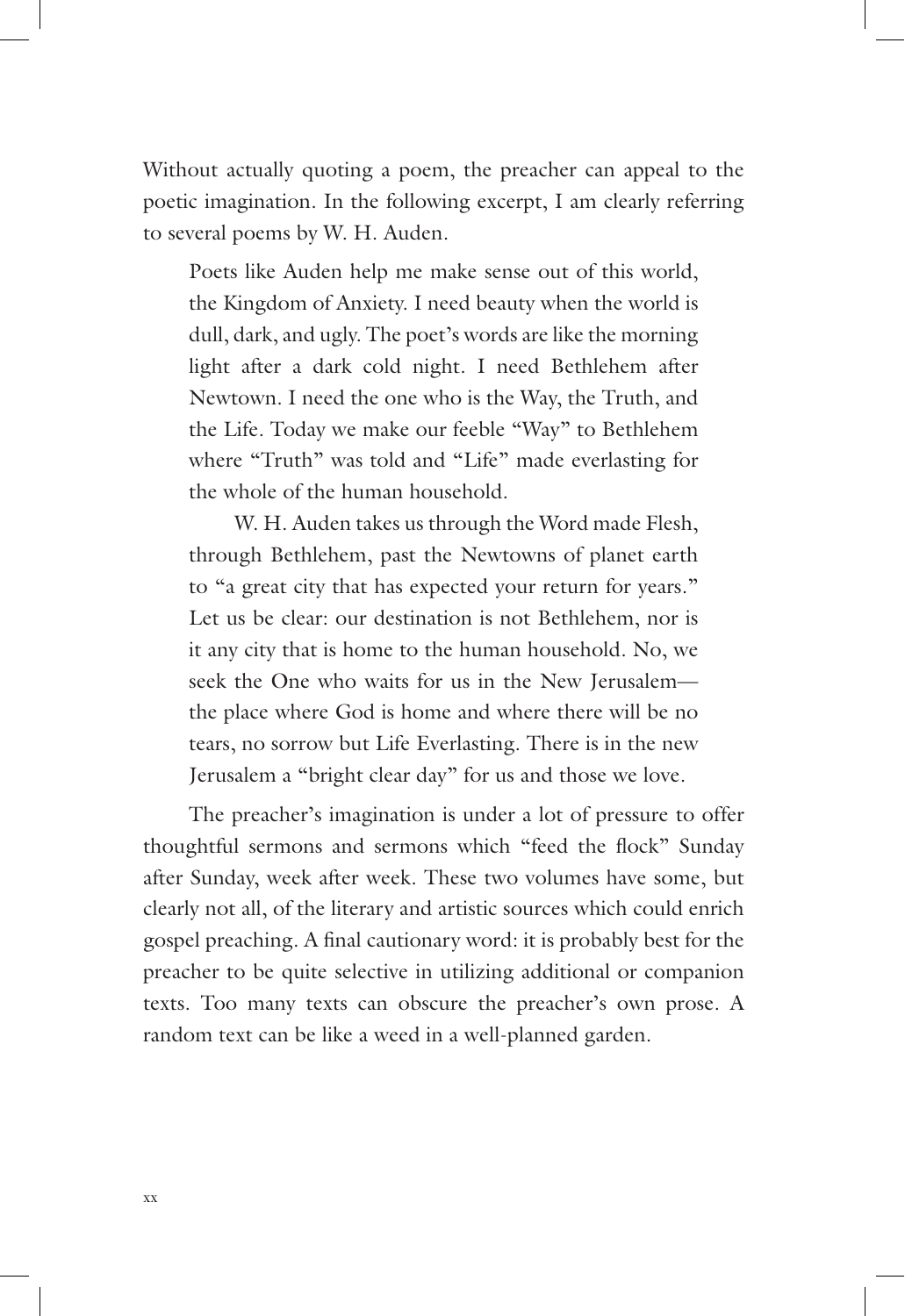#### **Sources for the literary and artistic selections**

These two volumes reflect the actual practice of preaching. Most of the selections have been utilized to increase the preacher's imagination and interpretation of the gospel. The selections have been "tried." The writings of Early Church fathers and mothers have been included. The Anglican Divines are well represented. European and American (north and south) writers and artists are quoted. Films, novels, short stories, poems, and plays are matched to gospel texts—implying what Wendell Berry concludes that the Incarnate Word is "still speaking." Works of art remind us of the place of beauty in interpreting the Word which becomes flesh of our flesh.

Naturally, the task of picking this text over that is hard. Some are included because of their universal recognition—a volume like this must include some Shakespeare and some Dante. Some texts have a particular resonance with the Episcopal Church—so Flannery O'Connor and Martin Luther King Jr. speak to our situation in powerful ways. But we also wanted even the most literary Episcopalian to be stretched—so Jorge Luis Borges fantasy story "The Library of Babel" might be new or the theological implications of Leonard Cohen's haunting "Suzanne" might not have been noticed before. We have striven to make sure that women and men are included. Ancient and modern. Young and old. There are classics and there are some selections which are not well known at all. We sought to create and introduce our readers to an exciting and rich world.

The diversity of the literary and artistic selections is an attempt to "listen" to the universal appeal of the Good News which is in each of the four Gospels. Just as a crèche or nativity scene embodies or expresses its original context, so a selection from El Salvador will capture a gospel truth differently than a rural Anglican priest in Wales.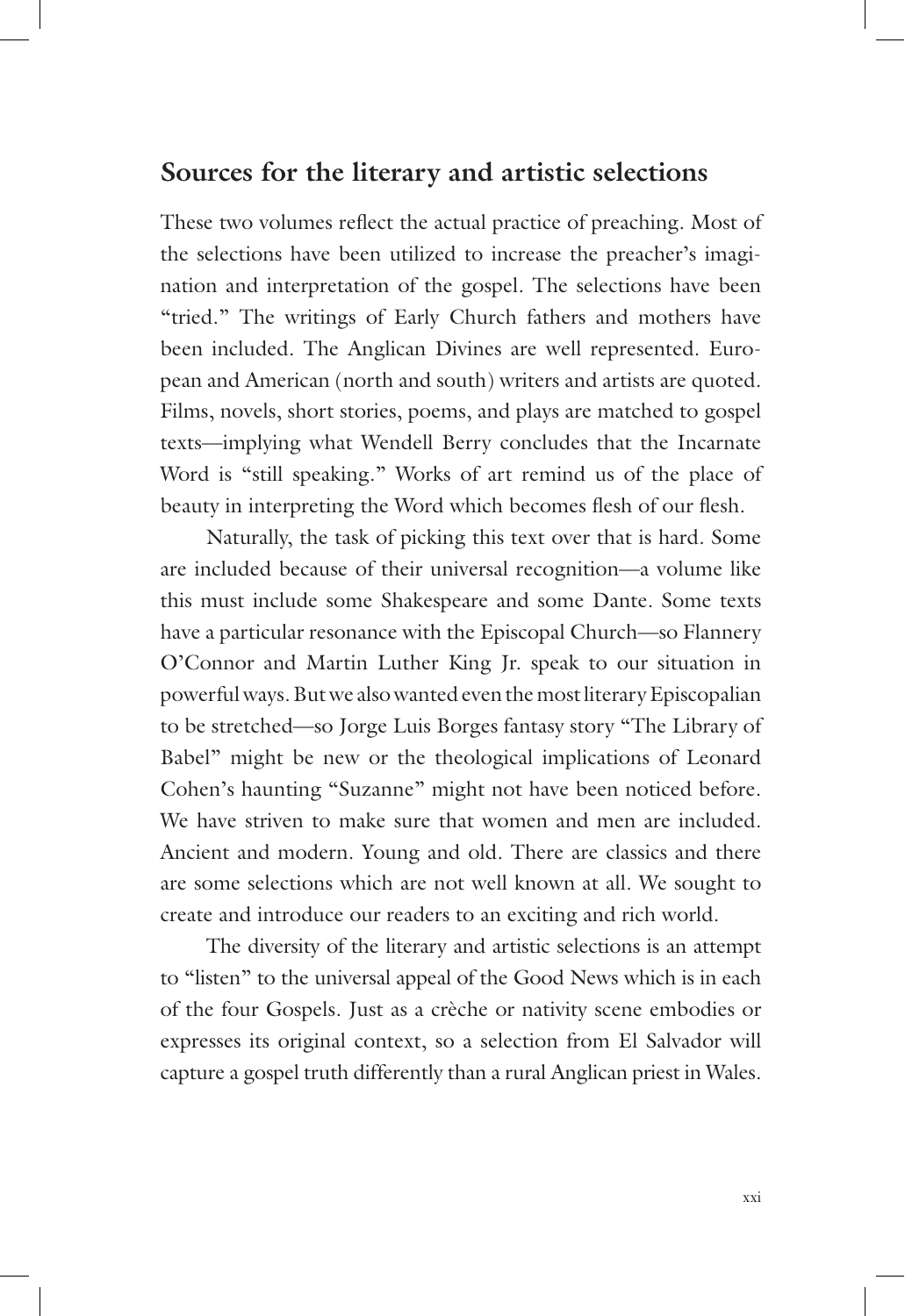### **Concluding thoughts**

My co-editor, Ian S. Markham, and I hope that readers of these two volumes will discover what we found in weaving this rich tapestry of literary gems. We learned that research is never a solitary task. We needed each other to explore the world of ideas which are informed by a first-century carpenter's son. There are times when we need someone to finish the thought we are having or the sentence we are writing.

Dean Markham and I also needed a community of thinkers to expand our ideas and to complete our project. So, we traveled to New York and Philadelphia to listen to Frank Griswold, the 25th Presiding Bishop of the Episcopal Church. His daily companions are the early church fathers and mothers. He introduced us in new ways to these timeless conversation partners and helped us connect them to various gospel texts and truths. Frank was, for us, a bridge to the wealth of the early church's encounter with the Risen Lord.

Mark Oakley introduced us to some contemporary English poets and writers. We met with him in a handsomely appointed room at St. Paul's Cathedral in London. He was a gracious host, taking us on a tour of that great cathedral of state occasions and opening his mind and heart to our research efforts. His own poetry graces our effort.

Our third consulting editor is the Very Reverend Cynthia Briggs Kittredge, the Dean and President at the Seminary of the Southwest. A number of Cynthia's literary companions are included in *Words That Listen.* She made sure the words of women were well represented, and we are delighted that two of her poems are included. After we met with Cynthia at Rather House, an arts and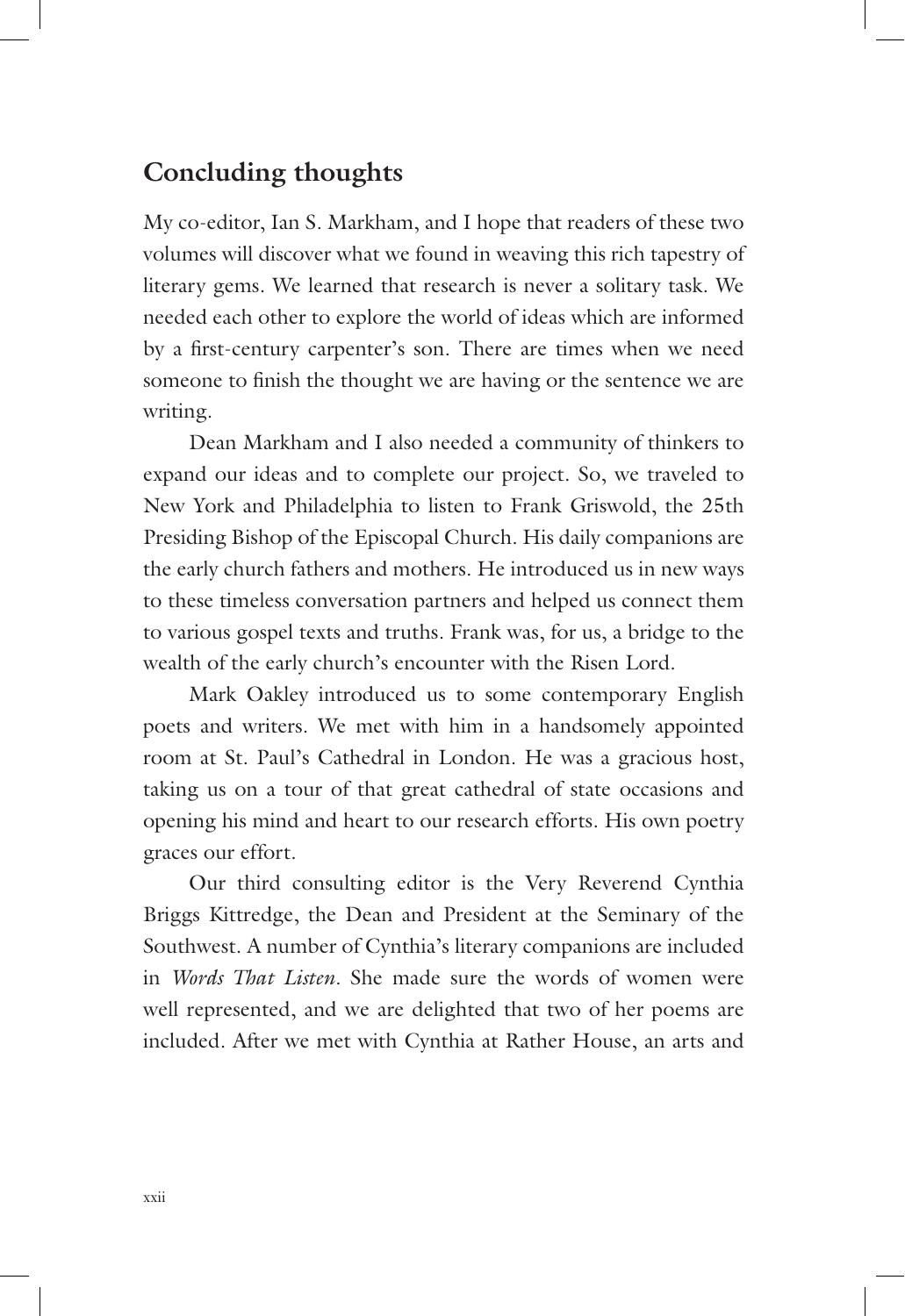crafts house on the campus of the Seminary of the Southwest, she invited us to her lovely home for drinks on her porch.

During our visits with Frank, Mark, and Cynthia, our consulting editors shared the poems, short stories, novels, films and art which are part of their very being and daily life. They introduced us to old friends, ports in the storm of life. Wendell Berry advises that we "accept what comes from silence." Our consulting editors convinced us that good preaching and faithful meditation emerge from community and conversations deep and rich.

Our assisting editor is Greg Millikin, Associate Rector at St. Paul's Episcopal Church in Alexandria, Virginia. Greg secured the countless permissions needed. But more importantly, he brought a vast knowledge of films to our endeavor from his Generation Y perspective. His preaching is enhanced by his ability to connect films and pop culture references seen to the gospel heard on Sundays.

Cameron Soulis was a great help as the project started. A junior at Virginia Theological Seminary, Jean-Pierre Seguin, from the Diocese of Michigan, studied Spanish language and literature, history, and creative writing at the University of Michigan. Jean-Pierre has provided some of the rich Hispanic literature which graces our selections. We are also glad for his translation contributions. Brit Bjurstrom-Frazier also provided some helpful literary expertise towards the end of the project and contributed to the permissions. Finally, Ryan Masteller provided expertise and care as he nursed the project to completion.

Finally, the commissioning editor at Church Publishing, Davis Perkins, was involved in the project right at the beginning and was so helpful.

Most of us spend hours each day dealing with ordinary, mundane matters. We go to work; attend meetings; check emails;